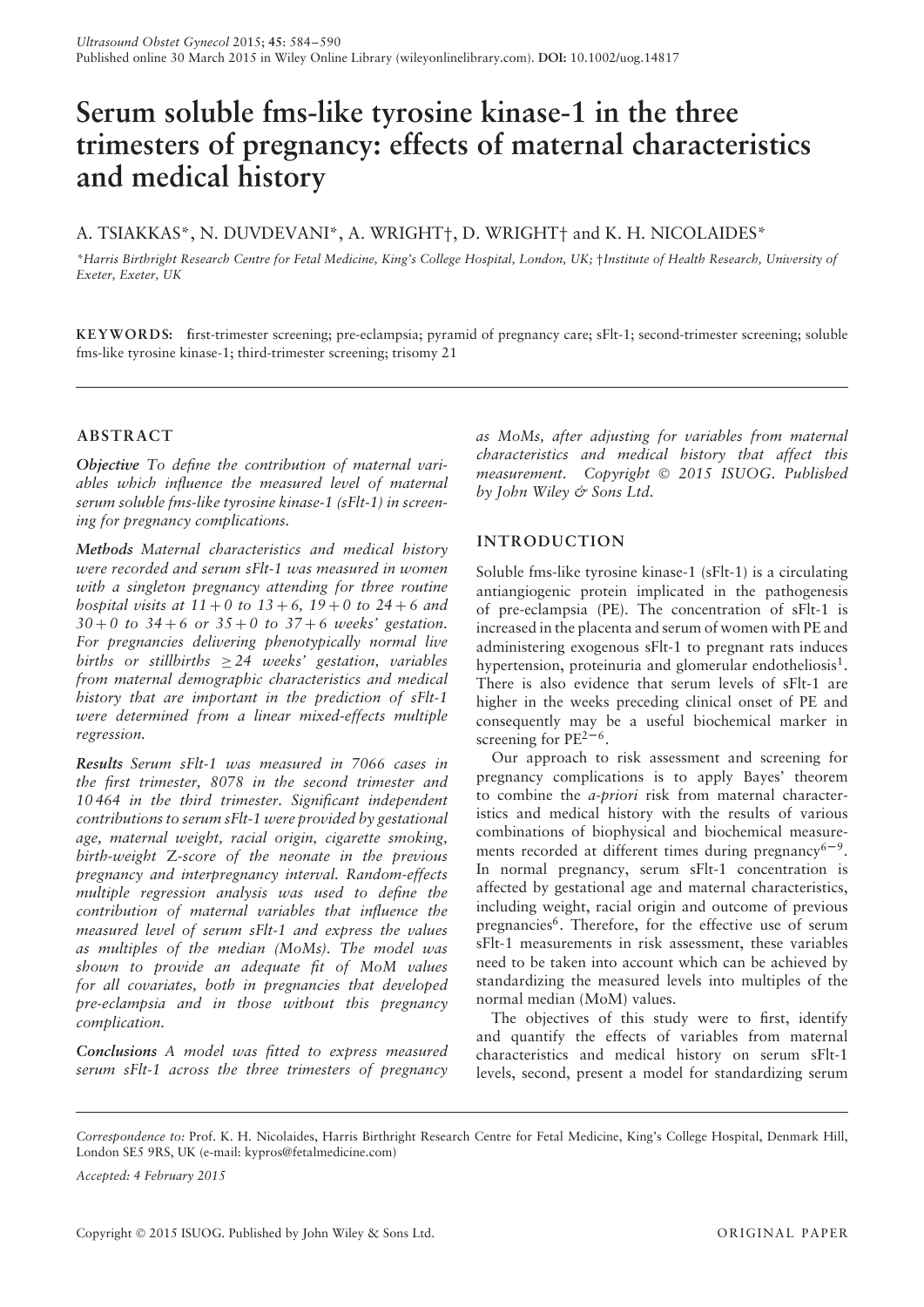sFlt-1 measurements obtained in all three trimesters of pregnancy into MoM values and third, summarize the distribution of MoM values in pregnancies with normal outcome and those that subsequently develop PE. The main focus of this paper is on the pregnancies with a normal outcome. Further details of the distribution of sFlt-1 MoM values in pregnancies with PE are the subject of other publications.

#### **METHODS**

#### **Study population**

The data for this study were derived from prospective screening for adverse obstetric outcomes in women attending three routine hospital visits at King's College Hospital or Medway Maritime Hospital, UK, between January 2006 and March 2014. In the first visit, at  $11 + 0$  to  $13 + 6$ weeks' gestation, maternal characteristics and medical history were recorded and combined screening for aneuploidies was performed. The second visit, at  $19 + 0$  to  $24 + 6$ weeks' gestation, and third visit, initially at  $30+0$  to  $34 + 6$  weeks and subsequently at  $35 + 0$  to  $37 + 6$  weeks, included ultrasound examination of the fetal anatomy and estimation of fetal size from measurement of fetal head circumference, abdominal circumference and femur length and maternal blood sampling for biochemical testing. Gestational age was determined by the measurement of fetal crown–rump length (CRL) at 11–13 weeks or the fetal head circumference at  $19-24$  weeks<sup>10,11</sup>.

Written informed consent was obtained from the women agreeing to participate in a study on adverse pregnancy outcome, which was approved by the Ethics Committee of each participating hospital. The inclusion criteria for this study were singleton pregnancy delivering a phenotypically normal live birth or stillbirth  $\geq 24$ weeks' gestation. Pregnancies with aneuploidies or major fetal abnormalities and those ending in termination, miscarriage or fetal death before 24 weeks were excluded.

## **Patient characteristics**

Patient characteristics that were recorded included maternal age, racial origin (Caucasian, Afro-Caribbean, South Asian, East Asian and mixed), method of conception (spontaneous/assisted conception requiring the use of ovulation drugs/*in-vitro* fertilization), cigarette smoking during pregnancy (yes/no), medical history of chronic hypertension (yes/no), diabetes mellitus (yes/no), systemic lupus erythematosus (SLE) or antiphospholipid syndrome (APS), family history of PE in the mother of the patient (yes/no) and obstetric history including parity (parous/nulliparous if no previous pregnancy  $> 24$ weeks), previous pregnancy with PE (yes/no), gestational age at delivery and birth weight of the neonate in the last pregnancy and interval in years between birth of the last child and estimated date of conception of the current pregnancy. Maternal height was measured at the first visit and weight at each visit.

## **Measurement of maternal serum soluble fms-like tyrosine kinase-1**

Of the patients included in the study, maternal serum sFlt-1 was measured at each visit by an automated biochemical analyzer within 10 min of blood sampling (Cobas e411 system (Roche Diagnostics, Penzberg, Germany)).

## **Outcome measures**

Data on pregnancy outcome were collected from the hospital maternity records or the general medical practitioners of the women. The obstetric records of all women with pre-existing or pregnancy-associated hypertension were examined to determine if the condition was chronic hypertension, PE or non-proteinuric gestational hypertension (GH).

The definitions of GH and PE were those of the International Society for the Study of Hypertension in Pregnancy<sup>12</sup>. GH was defined as systolic blood pressure  $\geq$  140 mmHg and/or diastolic blood pressure  $\geq$  90 mmHg on at least two occasions 4h apart, developing after 20 weeks of gestation in previously normotensive women. PE was defined as GH with proteinuria of  $\geq$  300 mg in 24 h or two readings of at least  $++$  on dipstick analysis of midstream or catheter urine specimens if no 24-hour collection was available. PE superimposed on chronic hypertension was defined as significant proteinuria (as defined above) after 20 weeks of gestation in women with known chronic hypertension (history of hypertension before conception or presence of hypertension at booking visit before 20 weeks' gestation in the absence of trophoblastic disease). The birth-weight *Z*-score for the neonate in the last pregnancy was derived from our reference range of birth weight for gestational age at delivery<sup>13</sup>.

## **Statistical analysis**

The effect on serum sFlt-1 levels of the following variables from maternal characteristics and medical history were examined: age, weight, height, racial origin, history of chronic hypertension, diabetes mellitus Type 1 or Type 2, SLE or APS, family history of PE, parity, previous pregnancy with PE, gestational age at delivery and birth weight of the neonate in the previous pregnancy and interpregnancy interval, method of conception, smoking during pregnancy and gestational age at assessment.

Multiple linear regression models were fitted to log<sub>10</sub> values of sFlt-1 within each trimester. Continuous variables were coded initially into groups and represented as factors to identify suitable parametric forms. Backward elimination was used to identify potentially important terms in the model by sequentially removing non-significant  $(P > 0.05)$  variables. Effect sizes were assessed relative to the error standard deviation (SD) and a criterion of 0.1 SD was used to identify terms that had little substantive impact in model predictions. Residual analyses were used to assess the adequacy of the model.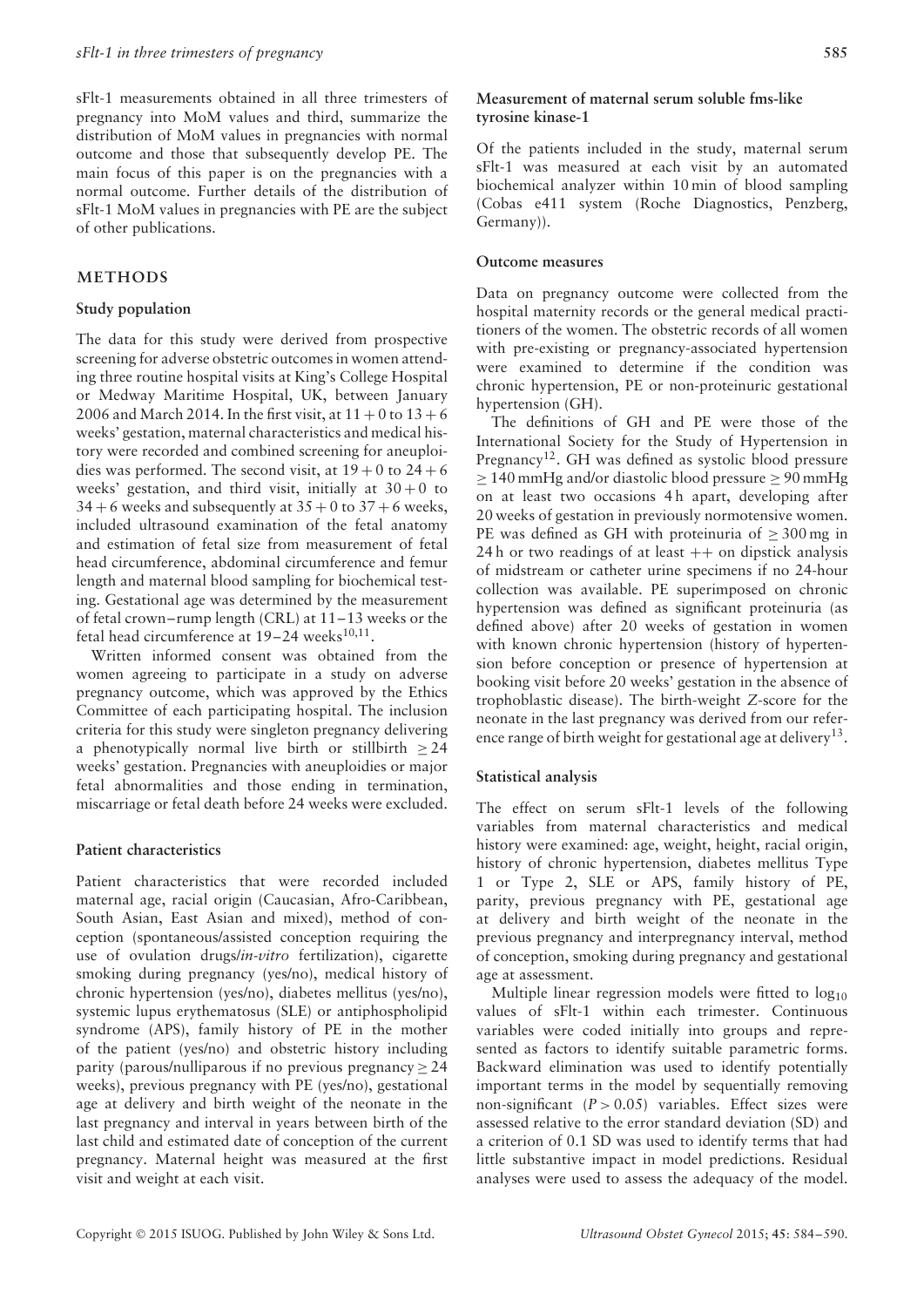| Characteristic                               | $11 + 0$ to $13 + 6$ weeks<br>$(n = 7066)$ | $19 + 0$ to $24 + 6$ weeks<br>$(n = 8078)$ | $30 + 0$ to $37 + 6$ weeks<br>$(n = 10464)$ |
|----------------------------------------------|--------------------------------------------|--------------------------------------------|---------------------------------------------|
| Maternal age (years)                         | $31.0(26.5 - 34.7)$                        | $31.0(26.5 - 34.7)$                        | $31.1(26.6 - 34.8)$                         |
| Maternal weight (kg)                         | $68.0(59.7-79.0)$                          | $71.2(63.5 - 82.1)$                        | $77.2(69.0 - 88.2)$                         |
| Maternal height (cm)                         | $165.0(160.0-169.0)$                       | $165.0(160.0-169.0)$                       | $165.0(160.0-169.0)$                        |
| GA at examination (weeks)                    | $12.7(12.3-13.1)$                          | $21.9(21.2 - 22.1)$                        | $32.3(32.0-33.0)$                           |
| Racial origin                                |                                            |                                            |                                             |
| Caucasian                                    | 5247 (74.3)                                | 6122 (75.8)                                | 7768 (74.2)                                 |
| Afro-Caribbean                               | 1244 (17.6)                                | 1314(16.3)                                 | 1849 (17.7)                                 |
| South Asian                                  | 292(4.1)                                   | 339(4.2)                                   | 388 (3.7)                                   |
| East Asian                                   | 122(1.7)                                   | 147(1.8)                                   | 205(2.0)                                    |
| Mixed                                        | 161(2.3)                                   | 156(1.9)                                   | 254(2.4)                                    |
| Medical history                              |                                            |                                            |                                             |
| Chronic hypertension                         | 101(1.4)                                   | 117(1.4)                                   | 146(1.4)                                    |
| Diabetes mellitus                            | 68 (1.0)                                   | 85(1.1)                                    | 100(1.0)                                    |
| <b>SLE/APS</b>                               | 9(0.1)                                     | 11(0.1)                                    | 19(0.2)                                     |
| Cigarette smoker                             | 697(9.9)                                   | 816 (10.1)                                 | 1027(9.8)                                   |
| Family history of PE                         | 214(3.0)                                   | 250(3.1)                                   | 305(2.9)                                    |
| Obstetric history                            |                                            |                                            |                                             |
| Nulliparous                                  | 3241 (45.9)                                | 3894 (48.2)                                | 5081 (48.6)                                 |
| Parous with no previous PE                   | 3546 (50.2)                                | 3880 (48.0)                                | 5024(48.0)                                  |
| Parous with previous PE                      | 279(3.9)                                   | 304(3.8)                                   | 359(3.4)                                    |
| Interpregnancy interval (years)              | $3.0(2.0-5.0)$                             | $3.1(2.0-5.0)$                             | $3.2(2.1-5.1)$                              |
| GA at delivery of previous pregnancy (weeks) | $40.0(39.0-40.0)$                          | $40.0(39.0-40.0)$                          | $40.0(39.0-40.0)$                           |
| Birth weight of previous pregnancy (g)       | 3444 (3100-3780)                           | 3450 (3100-3780)                           | 3450 (3126 – 3775)                          |
| Mode of conception                           |                                            |                                            |                                             |
| Spontaneous                                  | 6818 (96.5)                                | 7800 (96.6)                                | 10 125 (96.8)                               |
| Ovulation induction                          | 81(1.1)                                    | 80 (1.0)                                   | 96(1.0)                                     |
| <i>In-vitro</i> fertilization                | 167(2.4)                                   | 198(2.4)                                   | 243(2.3)                                    |
| Pregnancy outcome                            |                                            |                                            |                                             |
| <b>PE</b>                                    | 157(2.2)                                   | 281(3.5)                                   | 266(2.5)                                    |
| No PE                                        | 6909 (97.8)                                | 7797 (96.5)                                | 10 198 (97.5)                               |

**Table 1** Maternal and pregnancy characteristics of women with singleton pregnancy attending for routine visits between January 2006 and March 2014, according to trimester of pregnancy

Data are given as median (interquartile range) or  $n$  (%). APS, antiphospholipid syndrome; GA, gestational age; PE, pre-eclampsia; SLE, systemic lupus erythematosus.

Graphical displays of the relationship between gestational age and sFlt-1 levels and the effects of variables from maternal characteristics including maternal weight, racial origin and previous pregnancy interval on sFlt-1 MoM values were produced for the final model. Having identified potential models for each trimester, a parsimonious model was selected to cover the data for the three trimesters combined. This model was fitted using a linear mixed model with random effects to represent random effects between women. A full analysis of residuals including an investigation of interactions was used to check the model fit and, on the basis of this model, refinements were made.

The statistical software package R was used for data analyses $14$ .

# **RESULTS**

# **Characteristics of the study population**

The maternal characteristics and medical history of women that fulfilled the entry criteria are presented in Table 1. Serum sFlt-1 was measured in 7066 cases in the first trimester, in 8078 in the second trimester and in 10 464 in the third trimester. There were 2873 measurements taken in all three trimesters, 1177 in the

first and second trimesters, 967 in the first and third trimesters, 1837 in the second and third trimesters, 2049 in the first trimester only, 2191 in the second trimester only and 4787 in the third trimester only.

# **Variables affecting serum sFlt-1**

The variables with substantial effect on serum sFlt-1 were gestational age at assessment, maternal weight, racial origin, cigarette smoking, interpregnancy interval and birth-weight *Z*-score of the neonate in the previous pregnancy. Median levels of serum sFlt-1 showed an increasing curvilinear relationship with increasing gestational age; the increase was much steeper in the third trimester than in the first and second trimesters (Figure 1).

The effects of variables on serum sFlt-1 were similar in all three trimesters. Serum sFlt-1 levels decreased with increasing maternal weight, were higher in women of Afro-Caribbean racial origin than in Caucasian women and were lower in cigarette smokers than in non-smokers (Figure 2). In parous women, serum sFlt-1 levels were lower than in nulliparous women and increased with a greater interpregnancy interval and birth-weight *Z*-score of the neonate in the previous pregnancy (Figure 2).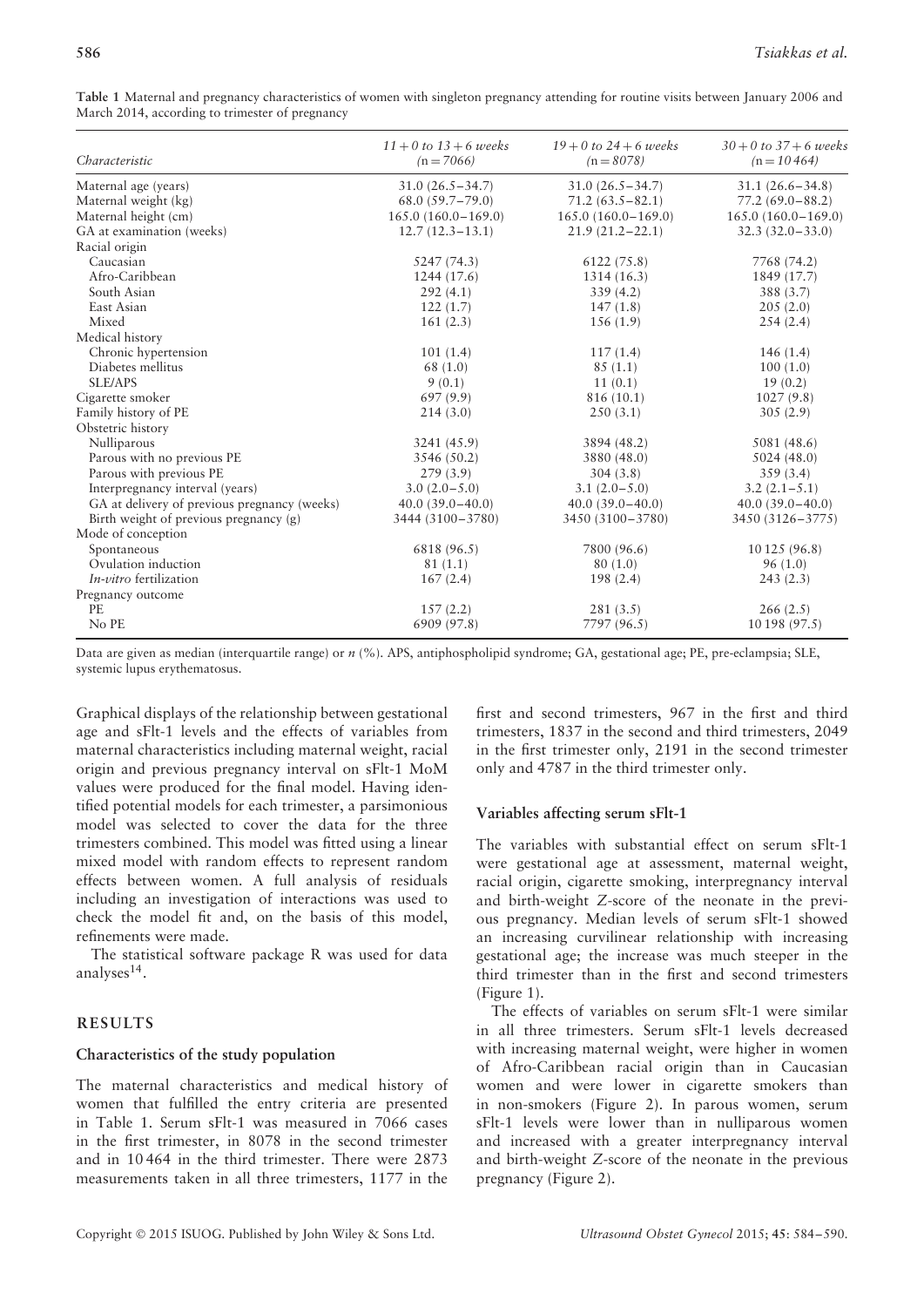

**Figure 1** Relationship between median (95% CI) levels of serum soluble fms-like tyrosine kinase-1 (sFlt-1) and gestational age across the three trimesters of pregnancy.

#### **Final model on serum sFlt-1**

A linear mixed model, with random effects to represent random effects between women, was fitted to the subset of variables that contributed substantively to the linear regression models (Table 2). Trimester effects were

included with the first trimester being used as the reference. Effects of maternal weight, racial origin, smoking, interpregnancy interval and birth-weight *Z*-score of the neonate in the last pregnancy on the median level of serum sFlt-1 were considered constant across the three trimesters. The relationship between gestational age and median level of serum sFlt-1 was curvilinear.

Figure 3 shows MoM diagnostics for racial origin, chronic hypertension, diabetes mellitus, method of conception and smoking in pregnancies unaffected by PE and those that developed PE. Figure 4 shows MoM diagnostics for maternal weight, birth-weight *Z*-score of the neonate in the last pregnancy and interpregnancy interval in women unaffected by PE and in those who developed PE. In unaffected women, the model provided an adequate fit with median MoM values falling well within 0.1 SDs of 1 MoM. In the PE group, the overall median MoM was 1.2657 (95% CI, 1.22429–1.30845) and the levels were consistently higher across the range of variables.

#### **Distributional properties of serum sFlt-1 MoM values**

Figure 5 shows a Gaussian distribution of serum sFlt-1 MoM values. The median and  $5<sup>th</sup>$ ,  $10<sup>th</sup>$ ,  $90<sup>th</sup>$  and  $95<sup>th</sup>$ percentiles were 1.0000 (95% CI, 0.99199–1.00710) and 0.48992 (95% CI, 0.48502–0.49713), 0.57415 (95% CI, 0.56757–0.57875), 1.78151 (95% CI, 1.76332–1.79773) and 2.12011 (95% CI, 2.09276– 2.14919), respectively. Estimated SD and correlations with 95% CI are given in Tables 3 and 4, respectively. The correlations between  $log_{10}$  serum sFlt-1 MoM across trimesters were stronger between first and second trimesters and second and third trimesters than between first and third trimesters.



**Figure 2** Effect of maternal weight (a), Afro-Caribbean racial origin (b), cigarette smoking (c), birth-weight *Z*-score of neonate in last pregnancy (d) and interpregnancy interval (e) on median (95% CI) serum soluble fms-like tyrosine kinase-1 (sFlt-1), plotted on the multiples of the median (MoM) scale after correcting for other factors. Fitted effects  $(-)$ , median MoM of 1.0  $(-)$ , and median MoM $\pm$  0.1 SD  $(-...)$  are indicated.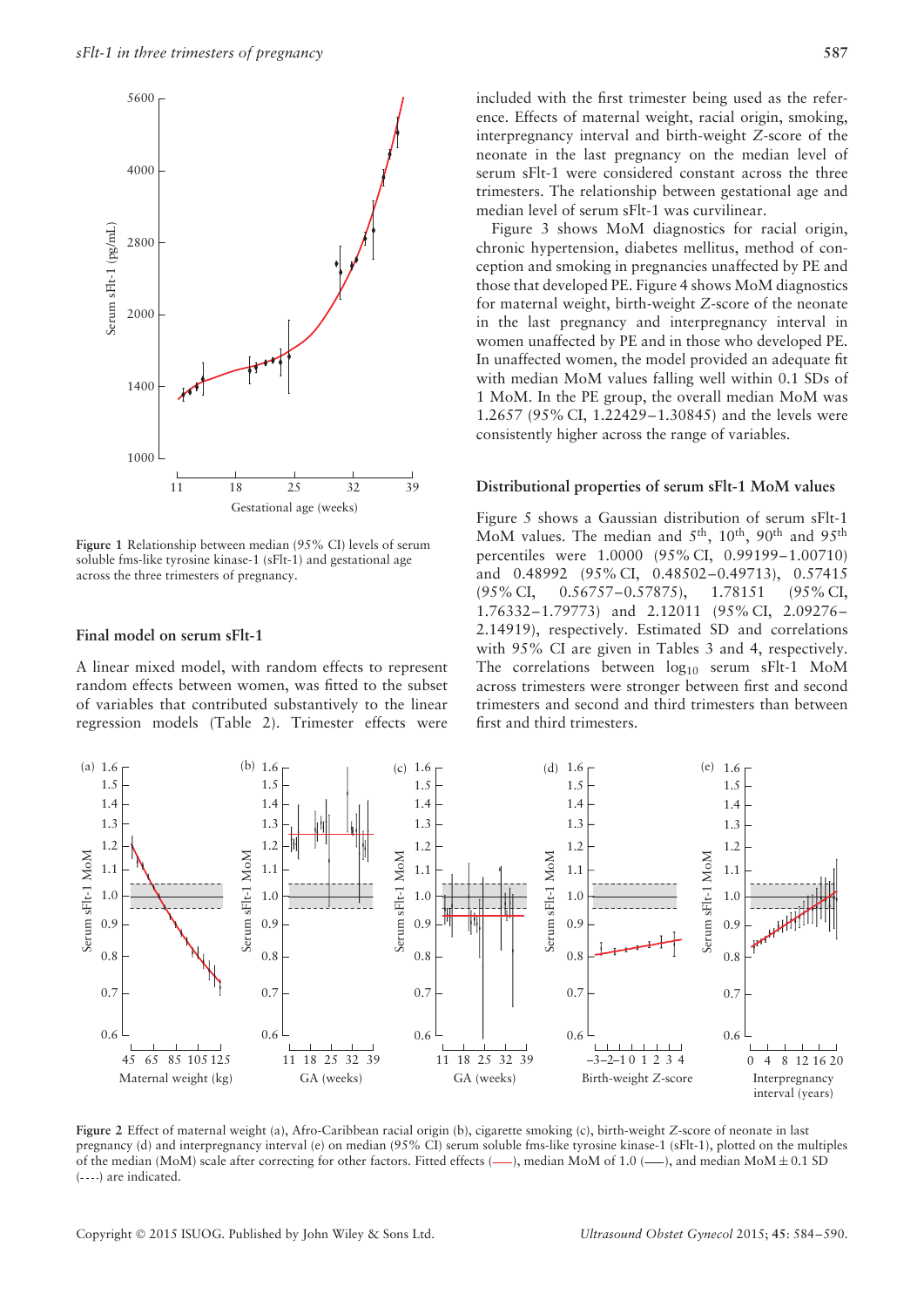**Table 2** Linear mixed model with random effects for variables from maternal characteristics and history that contribute substantively to the measurement of serum soluble fms-like tyrosine kinase-1

| Term                                                 | Estimate         | 95% CI                               | <b>SE</b>              | P      |
|------------------------------------------------------|------------------|--------------------------------------|------------------------|--------|
| Intercept                                            | 3.12286605747    | 3.10706227050 to 3.13866984444       | 0.00806315662 < 0.0001 |        |
| Trimester-dependent effects                          |                  |                                      |                        |        |
| Trimester 2                                          |                  |                                      |                        |        |
| Constant                                             | $-0.02990915977$ | $-0.06941480349$ to 0.00959648395    | 0.02015594067          | 0.0689 |
| Trimester 3                                          |                  |                                      |                        |        |
| Constant                                             | $-0.14054865187$ | $-0.21566932087$ to $-0.06542798288$ | 0.03832687194          | 0.0001 |
| Trimester-independent effects                        |                  |                                      |                        |        |
| Gestational age                                      |                  |                                      |                        |        |
| Gestational age $(-77)^*$                            | 0.00198239941    | 0.00069749491 to 0.00326730391       | 0.00065556352          | 0.0012 |
| (Gestational age $(-77)$ ) <sup>2*</sup>             | $-0.00002661606$ | $-0.00004316600$ to $-0.00001006611$ | 0.00000844385          | 0.0008 |
| (Gestational age $(-77)^{3*}$                        | 0.00000017880    | 0.00000012344 to 0.00000023416       | 0.00000002825 < 0.0001 |        |
| Maternal weight                                      |                  |                                      |                        |        |
| Maternal weight $(-69)$ <sup>+</sup>                 | $-0.00319756531$ | $-0.00348550543$ to $-0.00290962520$ | 0.00014690822 < 0.0001 |        |
| (Maternal weight $(-69)$ ) <sup>2</sup> <sup>+</sup> | 0.00001166160    | 0.00000459081 to 0.00001873238       | 0.00000360755          | 0.0006 |
| Racial origin                                        |                  |                                      |                        |        |
| Afro-Caribbean                                       | 0.09779318473    | 0.08988207324 to 0.10570429623       | 0.00403628137 < 0.0001 |        |
| Cigarette smoking                                    | $-0.03385670162$ | $-0.04369286391$ to $-0.02402053934$ | 0.00501845014 < 0.0001 |        |
| Obstetric history                                    |                  |                                      |                        |        |
| Parous                                               | $-0.08284560198$ | $-0.09076402007$ to $-0.07492718390$ | 0.00404000923 < 0.0001 |        |
| Parous: birth-weight Z-score of last pregnancy       | 0.00352677147    | $-0.00013818491$ to $0.00719172784$  | 0.00186987570 < 0.0001 |        |
| Parous: interpregnancy interval in years             | 0.00449701798    | 0.00319684919 to 0.00579718676       | 0.00066335142          | 0.0300 |

Continuous variables were centered by subtracting the mean from each measured value: \*–77 from gestational age in days; †−69 from maternal weight in kg. SE, standard error.



**Figure 3** Median serum soluble fms-like tyrosine kinase-1 (sFlt-1) multiples of the median (MoM) (with 95% CI) derived from the model according to racial origin, chronic hypertension, diabetes mellitus, method of conception and smoking in women who developed pre-eclampsia (PE) and in those unaffected by PE. Median MoM of  $1.0$  ( $-$ ) and median MoM  $\pm$  0.1 SD (----) of women unaffected by PE and median MoM of 1.2657 in women with PE  $($ — $)$  and median MoM $± 0.1$  SD of women unaffected by PE  $($ ---- $)$  are indicated (log MoM scale).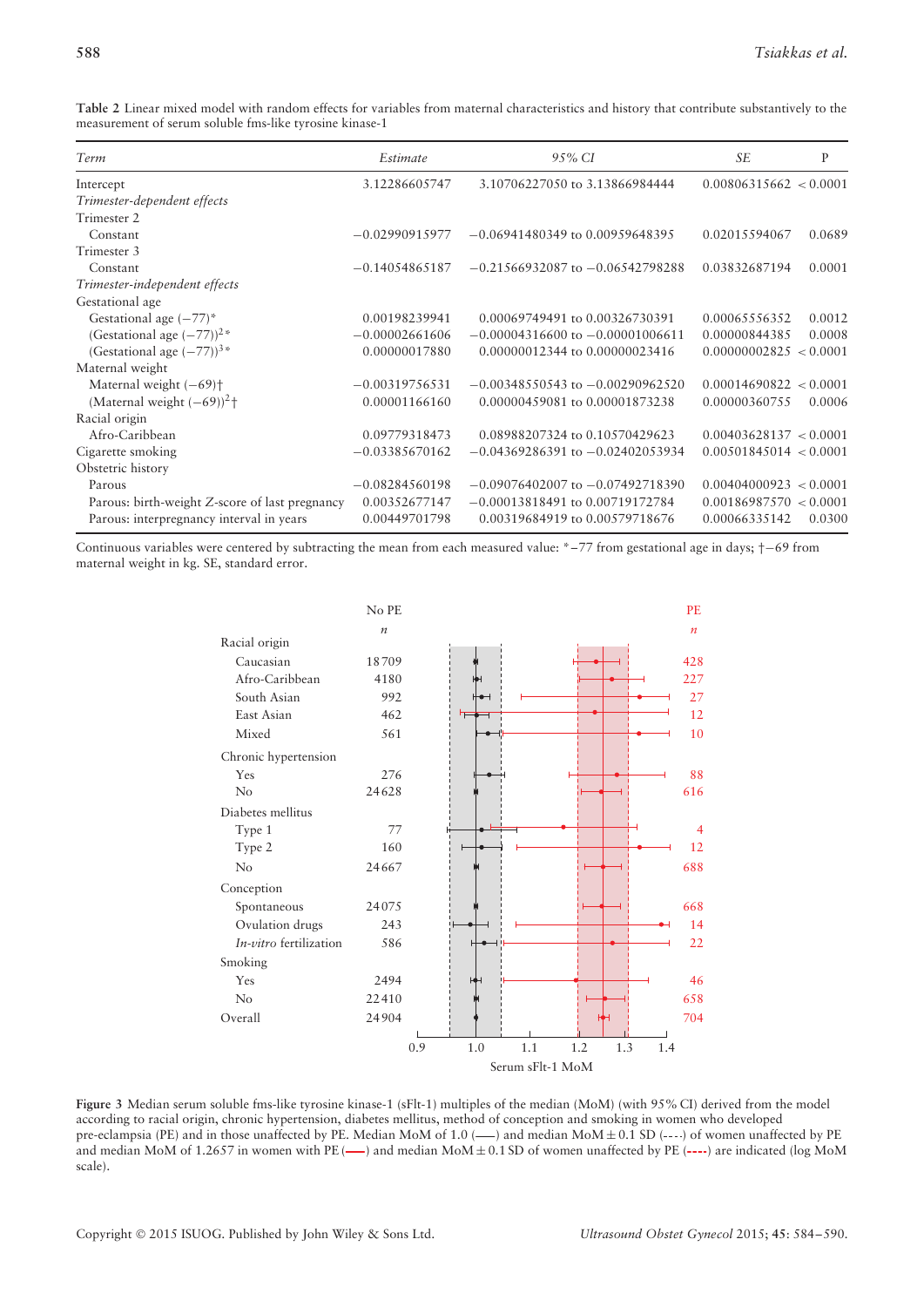

**Figure 4** Median serum soluble fms-like tyrosine kinase-1 (sFlt-1) multiples of the median (MoM) (with 95% CI) derived from the model, according to interpregnancy interval (a), birth-weight *Z*-score of neonate in last pregnancy (b) and maternal weight (c) in women who developed pre-eclampsia (PE) (red values) and in those unaffected by PE (black values). Median MoM of 1.0 ( $\rightarrow$ ) and median MoM $\pm$  0.1 SD (----) of women unaffected by PE and median MoM of 1.2657 in women with PE (---) are indicated (log MoM scale).



**Figure 5** Gaussian distribution of serum soluble fms-like tyrosine kinase-1 (sFlt-1) multiples of the median values.

# **DISCUSSION**

#### **Main findings of the study**

The findings of this study demonstrate that, in pregnancy, significant independent contributions to the measured maternal serum sFlt-1 concentration are provided by maternal characteristics and variables from medical

Copyright © 2015 ISUOG. Published by John Wiley & Sons Ltd. *Ultrasound Obstet Gynecol* 2015; **45**: 584–590.

Table 3 Standard deviations (SD) for log<sub>10</sub> serum soluble fms-like tyrosine kinase-1 (sFlt-1) multiples of the median (MoM) values for each trimester

| Trimester | SD Estimate (95% CI)         |  |
|-----------|------------------------------|--|
| First     | $0.16989(0.16919 - 0.17058)$ |  |
| Second    | $0.21433(0.21346 - 0.21521)$ |  |
| Third     | $0.19107(0.19029 - 0.19186)$ |  |

Table 4 Correlation of log<sub>10</sub> serum soluble fms-like tyrosine kinase-1 (sFlt-1) multiples of the median (MoM) values in each trimester of pregnancy

| Trimester | Second                | Third                 |
|-----------|-----------------------|-----------------------|
| First     | 0.67985               | 0.37218               |
|           | $(0.65901 - 0.69965)$ | $(0.33918 - 0.40427)$ |
| Second    |                       | 0.68232               |
|           |                       | $(0.6616 - 0.702)$    |
| Third     |                       |                       |

Values in parentheses are 95% CI.

history. Serum sFlt-1 has a curvilinear relationship with gestational age, decreases with increasing maternal weight, is increased in women of Afro-Caribbean racial origin and decreased in cigarette smokers and in parous women, but increases with a greater birth-weight *Z*-score of the neonate in the last pregnancy and interpregnancy interval.

Random-effects multiple regression analysis was used to define the contribution of maternal variables that influence the measured serum sFlt-1 concentration and express the values as MoMs. The model was shown to provide an adequate fit of MoM values for all covariates, both in